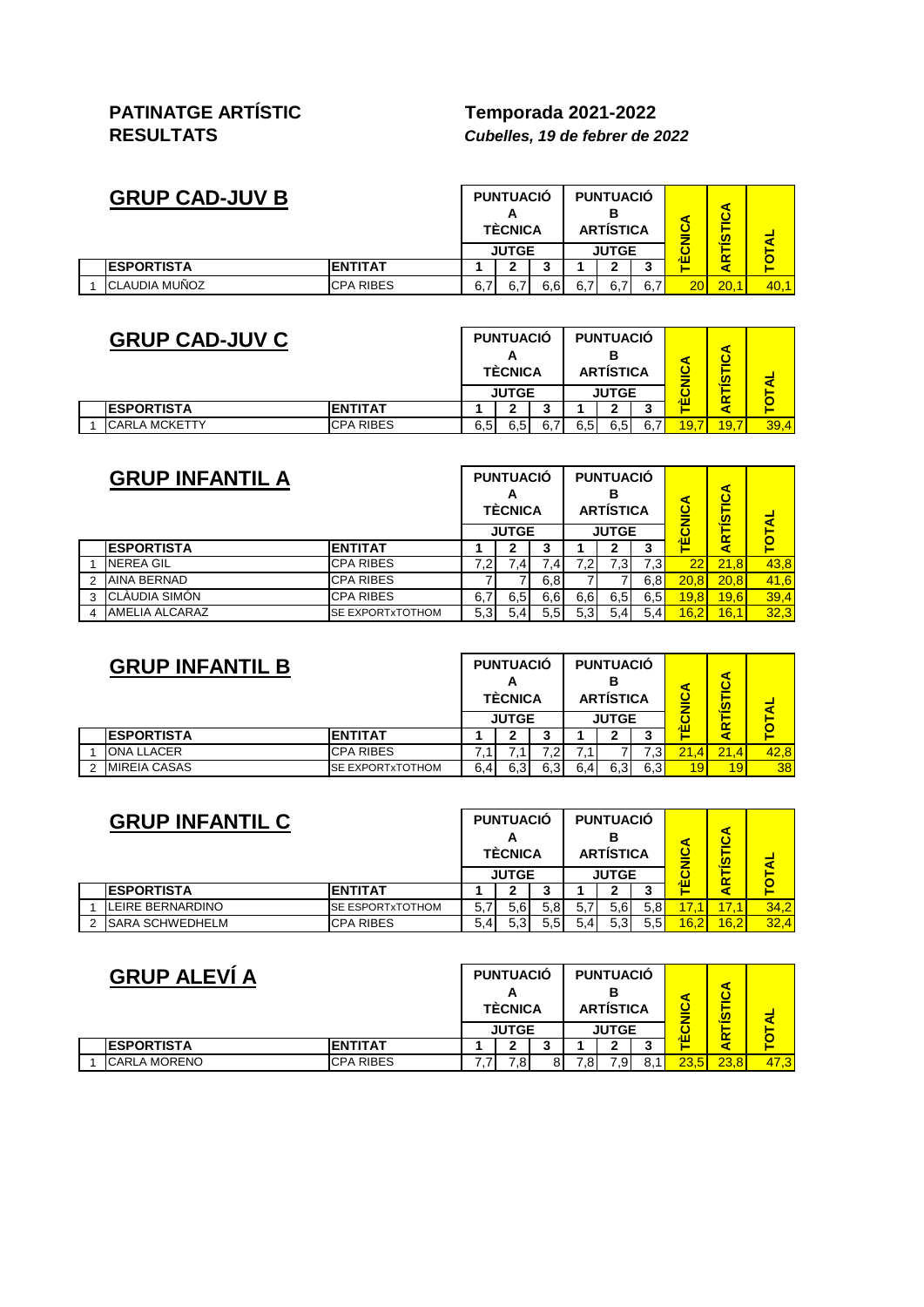|   | <b>GRUP ALEVÍ B</b>     |                       |     | <b>PUNTUACIÓ</b><br>A<br><b>TÈCNICA</b><br><b>JUTGE</b> |     |     | <b>PUNTUACIÓ</b><br>в<br><b>ARTÍSTICA</b><br><b>JUTGE</b> |          | <b>TÈCNICA</b> | <b>ARTISTICA</b> | <b>TOTAL</b> |
|---|-------------------------|-----------------------|-----|---------------------------------------------------------|-----|-----|-----------------------------------------------------------|----------|----------------|------------------|--------------|
|   | <b>ESPORTISTA</b>       | <b>ENTITAT</b>        |     | 2                                                       | 3   |     | 2                                                         | 3        |                |                  |              |
|   | AINA BERENICE OFREDI    | <b>PA SITGES</b>      |     |                                                         |     | 7,1 | 7,1                                                       | 7,2      | 21             | 21,4             | 42,4         |
| 2 | <b>ADRIANA VIVANCOS</b> | <b>PA SITGES</b>      | 6,8 | 6,8                                                     | 6,7 | 6,8 | 6,8                                                       | 6,8      | 20,3           | 20.4             | 40.7         |
| 3 | MERITXELL RÓDENAS       | <b>AESN CANYELLES</b> | 6,4 | 6,6                                                     | 6,6 | 6,5 | 6,5                                                       | 6,6      | 19,6           | 19,6             | 39,2         |
| 4 | <b>ARIANA GUTIERREZ</b> | <b>AESN CANYELLES</b> | 6,1 | 6,1                                                     | 6,3 | 6,1 | 6                                                         | 6,3      | 18,5           | 18,4             | 36,9         |
| 5 | ARIADNA SÁNCHEZ         | <b>CPA RIBES</b>      | 6,2 | 6,2                                                     | 5,9 | 6,2 | 6,2                                                       | 5,9      | 18,3           | 18,3             | 36,6         |
| 6 | <b>BRUNA TOMAS</b>      | <b>CPA RIBES</b>      | 6   | 6                                                       | 6,2 | 6,1 | 6                                                         | 6,2      | 18,2           | 18,3             | 36,5         |
| 7 | <b>MALENA REVUELTA</b>  | <b>AESN CANYELLES</b> | 5,9 | 5,9                                                     | 6   | 5.9 | 5,9                                                       | $6 \mid$ | 17,8           | 17,8             | 35,6         |
| 8 | ARIADNA LÓPEZ           | <b>AESN CANYELLES</b> | 5,7 | 5,8                                                     | 5,9 | 5,7 | 5,8                                                       | 5,9      | 17,4           | 17,4             | 34,8         |
| 9 | PAULA LÁZARO            | SE EXPORTXTOTHOM      | 6   | 5,7                                                     | 5,5 | 5,9 | 5,6                                                       | 5,5      | 17,2           | 17               | 34,2         |
|   | 10 MAR ROMEU            | <b>CPA RIBES</b>      | 5,4 | 5.3 <sub>1</sub>                                        | 5,4 | 5,4 | 5,3                                                       | 5,4      | 16,1           | 16,1             | 32,2         |

|    | <b>GRUP ALEVÍ C</b>      |                       |     | <b>PUNTUACIÓ</b><br>A<br><b>TÈCNICA</b> |                  |                  | <b>PUNTUACIÓ</b><br>в<br><b>ARTÍSTICA</b> |     | Œ<br><b>TÈCNIC</b> | <b>ARTÍSTICA</b> |              |
|----|--------------------------|-----------------------|-----|-----------------------------------------|------------------|------------------|-------------------------------------------|-----|--------------------|------------------|--------------|
|    |                          |                       |     | <b>JUTGE</b>                            |                  |                  | <b>JUTGE</b>                              |     |                    |                  | <b>TOTAL</b> |
|    | <b>ESPORTISTA</b>        | <b>ENTITAT</b>        | 1   | 2                                       | 3                | 1                | 2                                         | 3   |                    |                  |              |
| 1  | <b>DANIELA IZAGUIRRE</b> | <b>AESN CANYELLES</b> | 6,4 | 6,3                                     | 6,3              | 6,5              | 6,5                                       | 6,5 | 19                 | 19.5             | 38,5         |
| 2  | LUCÍA MUÑOZ              | <b>CPA RIBES</b>      | 6,3 | 6,1                                     | 6,2              | 6,4              | 6,2                                       | 6,3 | 18,6               | 18,9             | 37,5         |
| 3  | LAIA VALLVERDU           | <b>AESN CANYELLES</b> | 6,1 | 6,1                                     | 6,1              | 6,1              | 6,1                                       | 6,2 | 18,3               | 18,4             | 36,7         |
| 4  | <b>ABRIL BARRIO</b>      | <b>CPA VILANOVA</b>   | 6,2 | 6                                       | 6                | 6,2              | 6,1                                       | 6,1 | 18.2               | 18,4             | 36,6         |
| 5  | <b>ABRIL SOLANO</b>      | <b>CPA VILANOVA</b>   | 6   | 5,9                                     | 5,9              | 6,1              | 6                                         | 6   | 17,8               | 18.1             | 35,9         |
| 6  | <b>KEIRA DOMINGUEZ</b>   | <b>CPA CUBELLES</b>   | 5,9 | 6                                       | 6                | 5,9              | 6                                         | 6   | 17,9               | 17,9             | 35,8         |
| 7  | <b>ANNA BRONCANO</b>     | <b>CPA VILANOVA</b>   | 5,8 | 5,6                                     | 5,4              | $\overline{5,7}$ | 5,6                                       | 5,4 | 16.8               | 16.7             | 33,5         |
| 8  | <b>MARIONA SANCHEZ</b>   | <b>CPA VILANOVA</b>   | 5,5 | 5,5                                     | 5,7              | 5,5              | 5,5                                       | 5,7 | 16.7               | 16.7             | 33,4         |
| 9  | <b>JÚLIA PLA</b>         | <b>CPA RIBES</b>      | 5,4 | 5,4                                     | 5,4              | 5,4              | 5,4                                       | 5,3 | 16,2               | 16,1             | 32,3         |
| 10 | <b>EMMELINE ALBERICH</b> | <b>CPA RIBES</b>      | 5,3 | 5,3                                     | 5,3              | 5,3              | 5,3                                       | 5,3 | 15.9               | 15.9             | 31,8         |
| 11 | ALICIA DE LAS HERAS      | AFA ESCOLA CANIGÓ     | 5,3 | 5,4                                     | $\overline{5,2}$ | 5,3              | 5,4                                       | 5,1 | 15,9               | 15,8             | 31,7         |
| 12 | LARA DE LA CAL           | AFA ESCOLA CANIGÓ     | 5,1 | 5                                       | 5,3              | 5,1              | 5                                         | 5,4 | 15,4               | 15.5             | 30,9         |
| 13 | <b>AITANA MARTIN</b>     | <b>AESN CANYELLES</b> | 5,1 | $\overline{5,1}$                        | $\overline{5,1}$ | 5                | 5,1                                       | 5,1 | 15,3               | 15.2             | 30,5         |
| 14 | JÚLIA HUETE              | <b>CPA RIBES</b>      | 5   | 4,9                                     | 5,1              | 5                | 4,9                                       | 5   | 15                 | 14,9             | 29,9         |
| 15 | LÉA CHRLOTTE BETTENS     | <b>CPA RIBES</b>      | 4,9 | 4,8                                     | 4,9              | 4,8              | 4,8                                       | 4,9 | 14,6               | 14,5             | 29,1         |
| 16 | <b>ANA MARIA PANES</b>   | AFA ESCOLA CANIGÓ     | 4,7 | 4,8                                     | 4,7              | 4,7              | 4,8                                       | 4,8 | 14,2               | 14,3             | 28,5         |
| 17 | <b>ABRIL BERNARDINO</b>  | SE EXPORTXTOTHOM      | 4,8 | 4,8                                     | 4,7              | $4,\overline{7}$ | 4,7                                       | 4,6 | 14,3               | 14               | 28,3         |
| 18 | JÚLIA AGUILERA           | SE EXPORTXTOTHOM      | 4,7 | 4,7                                     | 4,8              | 4,6              | 4,5                                       | 4,7 | 14,2               | 13,8             | 28           |
| 19 | <b>AINARA PETROIANU</b>  | AFA ESCOLA CANIGÓ     | 4,7 | 4,5                                     | 4,6              | 4,6              | 4,4                                       | 4,5 | 13,8               | 13,5             | 27,3         |
| 20 | <b>AITANA NEREA</b>      | AFA ESCOLA CANIGÓ     | 4,4 | 4,4                                     | 4,4              | 4,3              | 4,5                                       | 4,5 | 13,2               | 13,3             | 26,5         |
| 21 | <b>HAIZEA SIMÓ</b>       | <b>CPA RIBES</b>      | 4,3 | 4,3                                     | 4,6              | 4,3              | 4,3                                       | 4,6 | 13,2               | 13,2             | 26,4         |
| 22 | <b>GEMMA RODRIGUEZ</b>   | AFA ESCOLA CANIGÓ     | 4,3 | 4,3                                     | 4,3              | 4,3              | 4,2                                       | 4,3 | 12,9               | 12,8             | 25,7         |
| 23 | <b>BLANCA QUERO</b>      | AFA ESCOLA CANIGÓ     | 4,2 | 4,2                                     | 4,2              | 4,2              | 4,2                                       | 4,2 | 12,6               | 12.6             | 25,2         |
| 24 | <b>VICTORIA ANDRÉS</b>   | AFA ESCOLA CANIGÓ     | 4,2 | 4,2                                     | 4,2              | 4,2              | 4,2                                       | 4,2 | 12,6               | 12.6             | 25,2         |

|                 | <b>GRUP BENJAMÍ A</b>   |                         |     | <b>PUNTUACIÓ</b><br>A<br><b>TÈCNICA</b> |     |     | <b>PUNTUACIÓ</b><br>в<br><b>ARTÍSTICA</b> |     | ⋖<br><b>TÈCNIC</b> | <b>ARTÍSTICA</b> |              |
|-----------------|-------------------------|-------------------------|-----|-----------------------------------------|-----|-----|-------------------------------------------|-----|--------------------|------------------|--------------|
|                 | <b>ESPORTISTA</b>       | <b>ENTITAT</b>          |     | <b>JUTGE</b><br>2                       | 3   |     | <b>JUTGE</b><br>2                         | 3   |                    |                  | <b>TOTAL</b> |
|                 | <b>MARIA SIMON</b>      | <b>CPA RIBES</b>        | 7   | 6.9                                     |     |     |                                           | 7,1 | 20,9               | 21,1             | 42           |
| $\overline{2}$  | <b>QUERALT JUANPERE</b> | <b>AESN CANYELLES</b>   | 6,8 | 6,7                                     | 6,9 | 6.9 | 6,8                                       | 7   | 20,4               | 20,7             | 41,1         |
| 3               | <b>MARIA MURALES</b>    | <b>CPA RIBES</b>        | 6,7 | 6,7                                     | 6,8 | 6,7 | 6,7                                       | 6,8 | 20,2               | 20,2             | 40,4         |
| 4               | <b>ALBA SALVATIERRA</b> | <b>CPA RIBES</b>        | 6,6 | 6,7                                     | 6,7 | 6,6 | 6,6                                       | 6,7 | 20                 | 19,9             | 39,9         |
| 5               | <b>MARIA RGUDO</b>      | <b>AESN CANYELLES</b>   | 6,6 | 6,5                                     | 6,5 | 6,7 | 6,7                                       | 6,7 | 19,6               | 20,1             | 39,7         |
| 6               | <b>CARLOTA SIMÓN</b>    | <b>CPA RIBES</b>        | 6,5 | 6,6                                     | 6,6 | 6,5 | 6,6                                       | 6,6 | 19,7               | 19,7             | 39,4         |
|                 | LUCIA VAZQUEZ           | <b>CPA RIBES</b>        | 6,4 | 6,4                                     | 6,5 | 6,5 | 6,5                                       | 6,5 | 19,3               | 19,5             | 38,8         |
| 8               | <b>PAULA MARTINEZ</b>   | <b>CPA RIBES</b>        | 6,3 | 6,2                                     | 6,1 | 6,3 | 6,2                                       | 6,2 | 18,6               | 18,7             | 37,3         |
| 9               | <b>CANDELA ESPADA</b>   | <b>CPA RIBES</b>        | 6   | 6                                       | 6   | 6   | 6.                                        | 6   | 18                 | 18 <sup>l</sup>  | 36           |
| 10              | <b>NOA LUIS</b>         | <b>CPA VILANOVA</b>     | 5,7 | 5,6                                     | 5,8 | 5,7 | 5,6                                       | 5,8 | 17,1               | 17,1             | 34,2         |
| 11              | <b>NAYRA POMARES</b>    | <b>CPA RIBES</b>        | 5,7 | 5,7                                     | 5,7 | 5,6 | 5,7                                       | 5,6 | 17,1               | 16,9             | 34           |
| 12 <sup>2</sup> | NAIA PORTILLO           | <b>CPA RIBES</b>        | 5,6 | 5,5                                     | 5,7 | 5,6 | 5,5                                       | 5,7 | 16,8               | 16,8             | 33,6         |
|                 | 13 AVRIL TALÓN          | <b>SE EXPORTXTOTHOM</b> | 5,5 | 5,4                                     | 5,5 | 5,5 | 5,4                                       | 5.4 | 16,4               | 16,3             | 32,7         |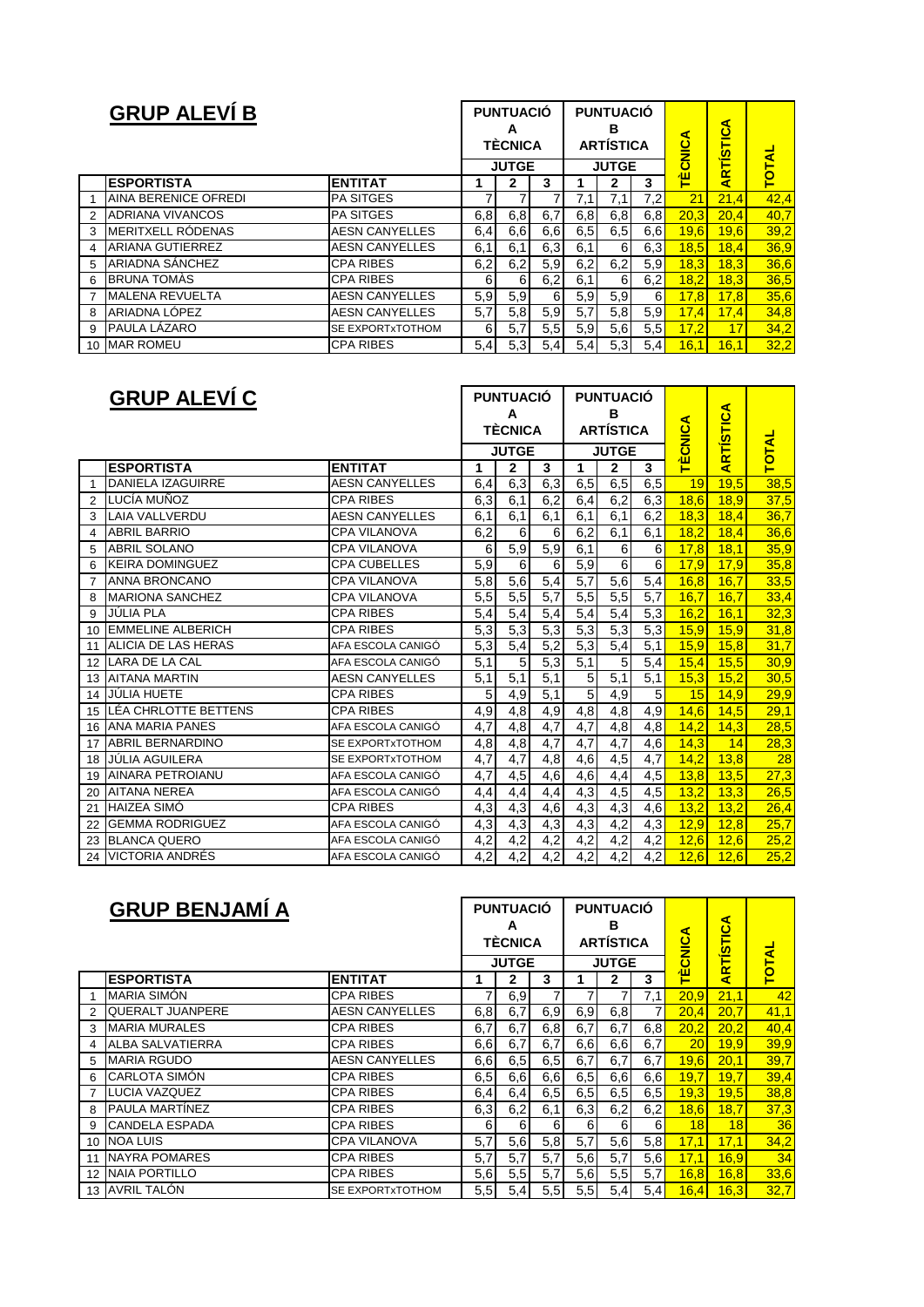|    | <b>GRUP BENJAMÍ B</b>    |                       |     | <b>PUNTUACIÓ</b><br>А<br><b>TÈCNICA</b> |                  |                  | <b>PUNTUACIÓ</b><br>в<br><b>ARTÍSTICA</b> |                | 4.<br><b>TÈCNIC</b> | <b>RTÍSTICA</b> |              |
|----|--------------------------|-----------------------|-----|-----------------------------------------|------------------|------------------|-------------------------------------------|----------------|---------------------|-----------------|--------------|
|    |                          |                       |     | <b>JUTGE</b>                            |                  |                  | <b>JUTGE</b>                              |                |                     |                 | <b>TOTAL</b> |
|    | <b>ESPORTISTA</b>        | <b>ENTITAT</b>        | 1   | $\mathbf{2}$                            | 3                | 1                | 2                                         | 3              |                     | ₹               |              |
| 1  | <b>ISABELLA MUÑOZ</b>    | SE EXPORTxTOTHOM      | 6,4 | 6,2                                     | 6,4              | 6,5              | 6,3                                       | 6,5            | 19                  | 19,3            | 38,3         |
| 2  | <b>IONA REGUART</b>      | <b>CPA CUBELLES</b>   | 6,3 | 6,2                                     | 6,3              | 6,3              | 6,2                                       | 6,3            | 18,8                | 18,8            | 37,6         |
| 3  | <b>PAULA MASCARELL</b>   | SE EXPORTXTOTHOM      | 6,2 | 6                                       | 6,2              | 6,3              | 6,1                                       | 6,2            | 18,4                | 18,6            | 37           |
| 4  | <b>GISELA PLANAS</b>     | <b>PA SITGES</b>      | 6   | 6                                       | 5,8              | 6,1              | $6 \mid$                                  | 6              | 17,8                | 18,1            | 35,9         |
| 5  | <b>ALBA BLANCO</b>       | <b>AESN CANYELLES</b> | 5,8 | 5,9                                     | 6                | 5,9              | 6                                         | 6,1            | 17,7                | 18              | 35,7         |
| 6  | ÉRIKA MARTINEZ           | SE EXPORTXTOTHOM      | 5,9 | 5,9                                     | 5,9              | 5,9              | 5,9                                       | 5,9            | 17,7                | 17,7            | 35,4         |
| 7  | <b>ARNAU JUANPERE</b>    | <b>AESN CANYELLES</b> | 5,8 | 5,8                                     | 5,7              | 5,9              | 5,9                                       | 5,8            | 17,3                | 17,6            | 34,9         |
| 8  | <b>VALENTINA PACHECO</b> | <b>CPA VILANOVA</b>   | 5,6 | $\overline{5,7}$                        | $\overline{5,7}$ | $\overline{5,7}$ | 5,8                                       | 5,8            | 17                  | 17,3            | 34,3         |
| 9  | <b>ELIANA BRESCIA</b>    | <b>CPA RIBES</b>      | 5,7 | 5,7                                     | 5,7              | 5,7              | 5,7                                       | 5,7            | 17,1                | 17,1            | 34,2         |
| 10 | <b>MARTINA GARCIA</b>    | <b>AESN CANYELLES</b> | 5,7 | 5,7                                     | 5,5              | 5,7              | 5,6                                       | 5,5            | 16,9                | 16,8            | 33,7         |
| 11 | CLÀUDIA CHACÓN           | AFA ESCOLA GINESTA    | 5,6 | 5,6                                     | 5,6              | 5,6              | 5,6                                       | 5,7            | 16,8                | 16,9            | 33,7         |
| 12 | <b>CARLOTA MOLINA</b>    | <b>CPA RIBES</b>      | 5,4 | 5,5                                     | 5,6              | 5,4              | 5,5                                       | 5,6            | 16,5                | 16,5            | 33           |
| 13 | <b>ANAÏS FARRAS</b>      | <b>CPA VILANOVA</b>   | 5,5 | 5,4                                     | 5,5              | 5,4              | 5,4                                       | 5,6            | 16,4                | 16,4            | 32,8         |
| 14 | <b>AINOA GRANADO</b>     | <b>AESN CANYELLES</b> | 5,5 | 5,4                                     | 5,3              | 5,4              | 5,3                                       | 5,3            | 16,2                | 16              | 32,2         |
| 15 | <b>SOFIA BATSLEER</b>    | <b>CPA RIBES</b>      | 5,3 | 5,3                                     | 5,4              | 5,3              | 5,3                                       | 5,4            | 16                  | 16              | 32           |
|    | 16 JANA HURTADO          | <b>PA SITGES</b>      | 5,2 | 5,2                                     | 5,2              | 5,2              | 5,2                                       | 5,3            | 15,6                | 15,7            | 31,3         |
| 17 | <b>ARIADNA COLL</b>      | <b>CPA RIBES</b>      | 5,2 | 5                                       | 5,2              | 5,1              | 5                                         | 5,1            | 15,4                | 15,2            | 30,6         |
|    | 18 IRIA GONZALEZ         | PA SITGES             | 4,7 | 4,7                                     | 5 <sub>l</sub>   | 4,8              | 4,8                                       | 5 <sub>l</sub> | 14,4                | 14,6            | 29           |

|    | <b>GRUP BENJAMÍ C</b>    |                       |     | <b>PUNTUACIÓ</b><br>A<br><b>TÈCNICA</b> |                |     | <b>PUNTUACIÓ</b><br>в<br><b>ARTÍSTICA</b> |     | ⋖<br><b>CIND</b> | ARTÍSTICA |                   |
|----|--------------------------|-----------------------|-----|-----------------------------------------|----------------|-----|-------------------------------------------|-----|------------------|-----------|-------------------|
|    |                          |                       |     | <b>JUTGE</b>                            |                |     | <b>JUTGE</b>                              |     | É                |           | <b>TOTAL</b>      |
|    | <b>ESPORTISTA</b>        | <b>ENTITAT</b>        | 1   | $\mathbf{2}$                            | 3              | 1   | $\mathbf{2}$                              | 3   |                  |           |                   |
|    | <b>ALEXIS MURGU</b>      | <b>CPA CUBELLES</b>   | 5,5 | 5,7                                     | 5,7            | 5,6 | 5,8                                       | 5,8 | 16,9             | 17,2      | 34,1              |
| 2  | <b>ROCIO VALDERAS</b>    | <b>AESN CANYELLES</b> | 5,4 | 5,5                                     | 5,5            | 5,5 | 5,6                                       | 5,6 | 16,4             | 16,7      | 33,1              |
| 3  | <b>NEREA MAYA</b>        | <b>CPA CUBELLES</b>   | 5,3 | 5,5                                     | 5,5            | 5,3 | 5,5                                       | 5,7 | 16,3             | 16,5      | 32,8              |
| 4  | <b>ARUMA BETANCUR</b>    | <b>CPA RIBES</b>      | 5,4 | 5,4                                     | 5,4            | 5,4 | 5,5                                       | 5,4 | 16,2             | 16,3      | $\overline{32,5}$ |
| 5  | <b>NOA PEREZ</b>         | PA SITGES             | 5,3 | 5,4                                     | 5,4            | 5,4 | 5,4                                       | 5,5 | 16,1             | 16,3      | 32,4              |
| 6  | <b>LUCIA MARTINEZ</b>    | <b>AESN CANYELLES</b> | 5,2 | 5,3                                     | 5,3            | 5,2 | 5,3                                       | 5,3 | 15,8             | 15,8      | 31,6              |
| 7  | DARIA BEZHANYAN          | <b>CPA RIBES</b>      | 5,2 | 5,2                                     | 5,2            | 5,3 | 5,3                                       | 5,1 | 15,6             | 15,7      | 31,3              |
| 8  | <b>CLOE PALANCA</b>      | <b>CPA RIBES</b>      | 5   | 5                                       | 5,2            | 5   | 5,1                                       | 5,2 | 15,2             | 15,3      | 30,5              |
| 9  | <b>CARLA VIDAL</b>       | <b>CPA RIBES</b>      | 5,1 | 5                                       | 5              | 5,1 | 5                                         | 5,1 | 15,1             | 15,2      | 30,3              |
| 10 | <b>MARTA BAUTISTA</b>    | <b>CPA CUBELLES</b>   | 4,9 | 5                                       | 5 <sup>5</sup> | 5   | 4,9                                       | 4,9 | 14,9             | 14,8      | 29,7              |
| 11 | <b>LUCIA MONTERO</b>     | <b>CPA RIBES</b>      | 4,8 | 4,9                                     | 4,9            | 4,8 | 5                                         | 4,9 | 14,6             | 14,7      | $\overline{29,3}$ |
| 12 | <b>IAN DAVID MANCEBO</b> | <b>CPA CUBELLES</b>   | 4,7 | 4,6                                     | 4,7            | 4,8 | 4,9                                       | 4,9 | 14               | 14,6      | 28,6              |
| 13 | <b>VINYET SEGARRA</b>    | <b>PA SITGES</b>      | 4,7 | 4,8                                     | 4,7            | 4,7 | 4,8                                       | 4,8 | 14,2             | 14,3      | 28,5              |
| 14 | <b>ARIADNA FLORES</b>    | <b>CPA CUBELLES</b>   | 4,7 | 4,7                                     | 4,8            | 4,7 | 4,7                                       | 4,7 | 14,2             | 14,1      | 28,3              |
| 15 | MARILENA VAIANA          | <b>PA SITGES</b>      | 4,6 | 4,7                                     | 4,8            | 4,6 | 4,7                                       | 4,8 | 14,1             | 14,1      | 28,2              |
| 16 | LUCÍA PANCHAME           | <b>CPA CUBELLES</b>   | 4,6 | 4,7                                     | 4,6            | 4,6 | 4,8                                       | 4,7 | 13,9             | 14,1      | 28                |
| 17 | ARAN SIMÓ                | <b>CPA RIBES</b>      | 4,5 | 4,6                                     | 4,6            | 4,5 | $\overline{4,7}$                          | 4,6 | 13,7             | 13,8      | 27,5              |
|    | 18 NOA MORERA            | AFA ESCOLA GINESTA    | 4,3 | 4,4                                     | 4,5            | 4,4 | 4,5                                       | 4,5 | 13,2             | 13,4      | 26,6              |

| <b>GRUP PREBENJAMI B</b> |                       | <b>PUNTUACIÓ</b><br><b>TÉCNICA</b> |              |  |      | <b>PUNTUACIÓ</b><br><b>ARTÍSTICA</b> |     |      | Ø,           |      |
|--------------------------|-----------------------|------------------------------------|--------------|--|------|--------------------------------------|-----|------|--------------|------|
|                          |                       |                                    | <b>JUTGE</b> |  |      | <b>JUTGE</b>                         |     |      | $\mathbf{r}$ |      |
| <b>IESPORTISTA</b>       | <b>ENTITAT</b>        |                                    |              |  |      |                                      |     | лц   |              |      |
| SOFIA ARIÑO              | <b>AESN CANYELLES</b> | 5,5!                               | 5,5          |  | 5.61 | 5,6                                  | 5.6 | 16,5 | 16,8         | 33,3 |